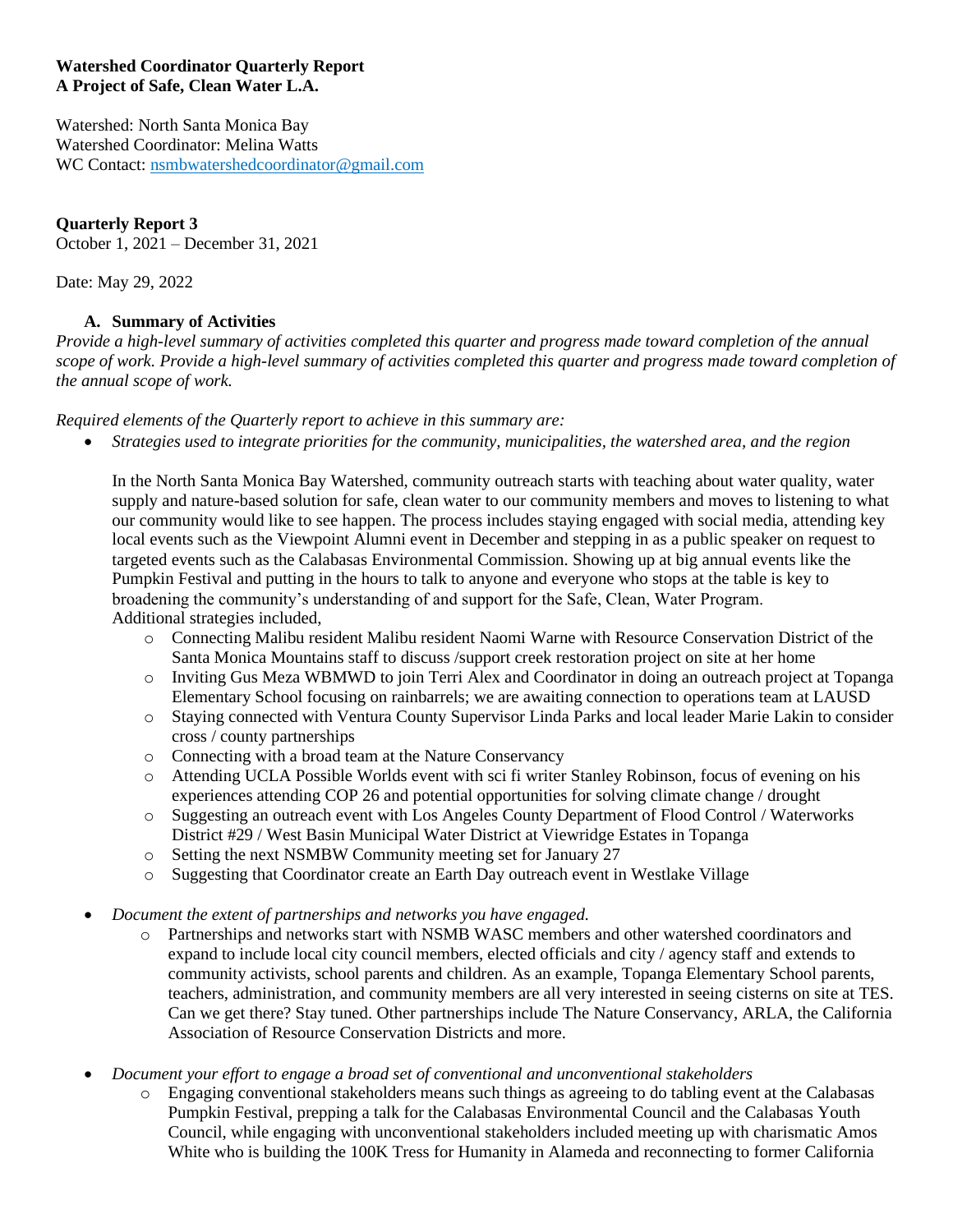> Association of Resource Conservation District leader Kristen Murphy to talk potential USDA-NRCS funding. While not a part of work as a coordinator, as an invited speaker at the Chumash Indian Museum in Thousand Oaks, Coordinator had the opportunity to broaden competitivity to local First Nations peoples. In partnership with Dave Pedersen, Coordinator co-submitted a candidate (who subsequently won) for annual Calabasas Environmental Prize, the Carl Gibbs Environmental Excellence Award. Archeologist / historian Dr. Brian Fagan who writes about drought / water management over millennia, agreed to be featured speaker for NSMB W Community meeting in January, then canceled. Additional efforts included,

- **•** Continuing to participate in California Watershed Network monthly board meetings.
- Reaching out via email to TED contact Nicholas Olevetti.
- Per help of Susan Nissman, reaching out to Chief of Staff for Mr. Nick Melvoin, LAUSD board member to discuss access to RR funding.
- Attending alumni event at Viewpoint School and talked watershed with alum Sarah Spano.
- Reaching out to Jolene Walsh, Eastern Municipal Water District, to see if she could present about their very effective policy work on water conservation.
- *Required elements detailed below that you should mention here:*
	- *Any of the four required engagement meetings you held during the quarter*
		- o Tabled at Calabasas Pumpkin Festival for the whole day.
		- o Presented to Calabasas Environmental Commission.
		- o Presented to Calabasas Youth Council
		- o Attended/spoke to Topanga Elementary School Environmental and Sustainability Council.
		- o Preparing for North Santa Monica Bay Watershed Community Meeting in January 2022
	- *Either of the two required educational events you held during the quarter*
		- o Tabled at Calabasas Pumpkin Festival for the whole day
		- o Spoke to Calabasas Environmental Commission
	- *Highlights or summary of types of meetings you attended held by others*
		- o Met with Amos White, founder /CEO of 100K Trees for Humanity
		- o Attended Native Plants Kit meetings (LVMWD, TreePeople)
		- o Attended School Stormwater Symposium planning events
		- o Spoke to leadership at Topanga Environmental Sustainability Committee about waters supply opportunities and Measure W
	- *Summary of cost-share partner relationship development*
		- o Reached out to members of ARLA/Dashboard Earth to suggest support/partnership for Native Plants Kit program.
		- o Attended GLAC IRWM
		- o Introduced Dave Roberts, LVMWD to Charlotte Parry/Antonio Sanchez to see if Santa Monica Mountains Funds Native Plants Nursery could be a source for plants for Native Plants Kit project (Sadly, unlikely.)
		- o Met with Christos Chrysiliou, lead architect for LAUSD, to disucss Topanga Elementary School cisterns project idea, he's supportive.
		- o Spent a day introducing Terri Alex, L.A. County Waterworks District 29, to leaders in Topanga and touring sites central to community function.
		- o Connected with Hammer SUI, CALTRANS to pursue funding for trash outreach effort at suggestion of Jerry West, California Department of State Parks.
		- o Connected with The Nature Conservancy to discuss collaborating on Nature Based Solutions success stories conference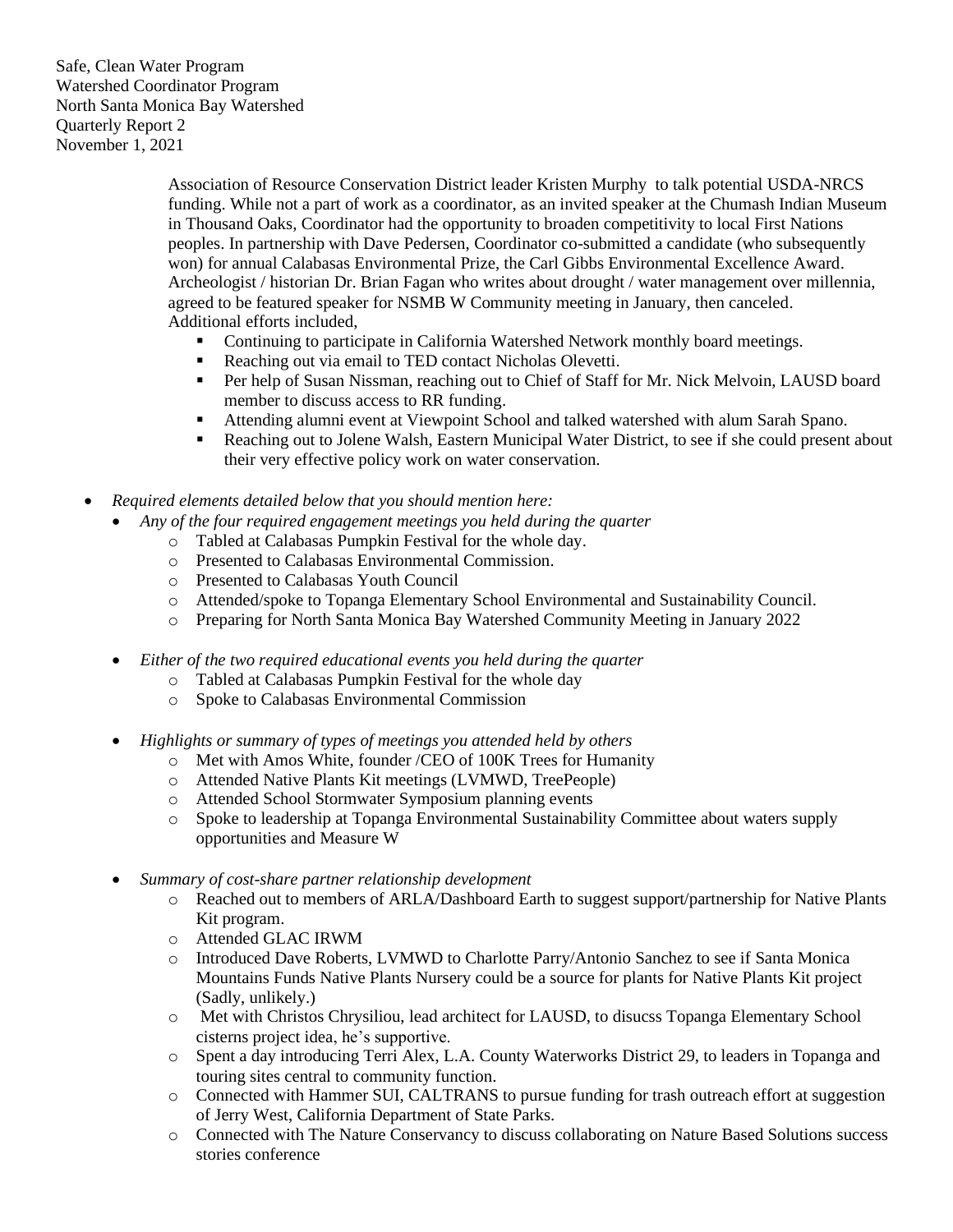- o Connected with ARLA to discuss collaborating on Nature Based Solutions success stories conference; possibly to work on Native Plants Kit project; invited them to attend native plants nursery outreach event on January 11
- *Summary of leverage funding pursuits*
	- o Wrote application for Supervisorial District 3 grant funding on behalf of TreePeople for Native Plants Kit project and succeeded; amount is \$8500.
	- o Invited by Don Crocker Wildlife Conservation Board to submit Letter of Interest for funding for potential creek restoration project at Liberty Canyon but declined as project proponent unwilling.
	- o Corresponded with Clean California Local Grant Program.
	- o Reached out to Kim Jardine at Patagonia regarding potential for grant applications, she's gone, will follow up with her colleagues.
	- o Explored DROPS program, sadly a one-time opportunity, no more funding is available.
	- o Reached out to WaterSMART about drought resiliency funding for 2023; on list serve.
	- o Looked for updates on availability of MWD Innovative Conservation Program which would be for the Native Plants Kit project. Second MWD grant would be for roofs /cistern idea.
	- o Explored how to get RR money for school project at TES.
	- o Attended LAR Urban Water grant brainstorm via Eileen Takata, USACE.
		- Watershed coordinator thinks amount is too small and grant too competitive to be a good use of coordinator's time
	- o Attended Clean California grant webinar
	- o Discussed potential fish survey idea for Measure W science funding with Dave Pedersen, could be RCDSMM / Rosi Dagit; discovered one is ongoing in Topanga but only a Redd survey via California DFW in Malibu
	- o Discussed ideas for SCRWP water quality research with Dave Pedersen
	- o Connected with Neal Shapiro, City of Santa Monica to discuss IRWM regranting idea based on his past work
	- o Shared IRMWM regranting idea with TNC / ARLA
	- o Discovered friend works at Ifund women, possible funding source; will set meeting

#### 8. Local Stakeholder Education

Nov 2, 2021, Spoke to Calabasas Environmental Council

- o Planning January 2022 North Santa Monica Bay Watershed Community Meeting
- o Discussing potential Nature Based Solutions success story conference
- 9. Watershed Coordinator Collaboration
	- o Attended Equity in Water Training
	- o Attended Watershed Coordinator Funding group
	- o Attended Watershed Coordinator School Group
	- o Shared epic Fallen fruit and endless orchard, with presenters at Equity in Water Training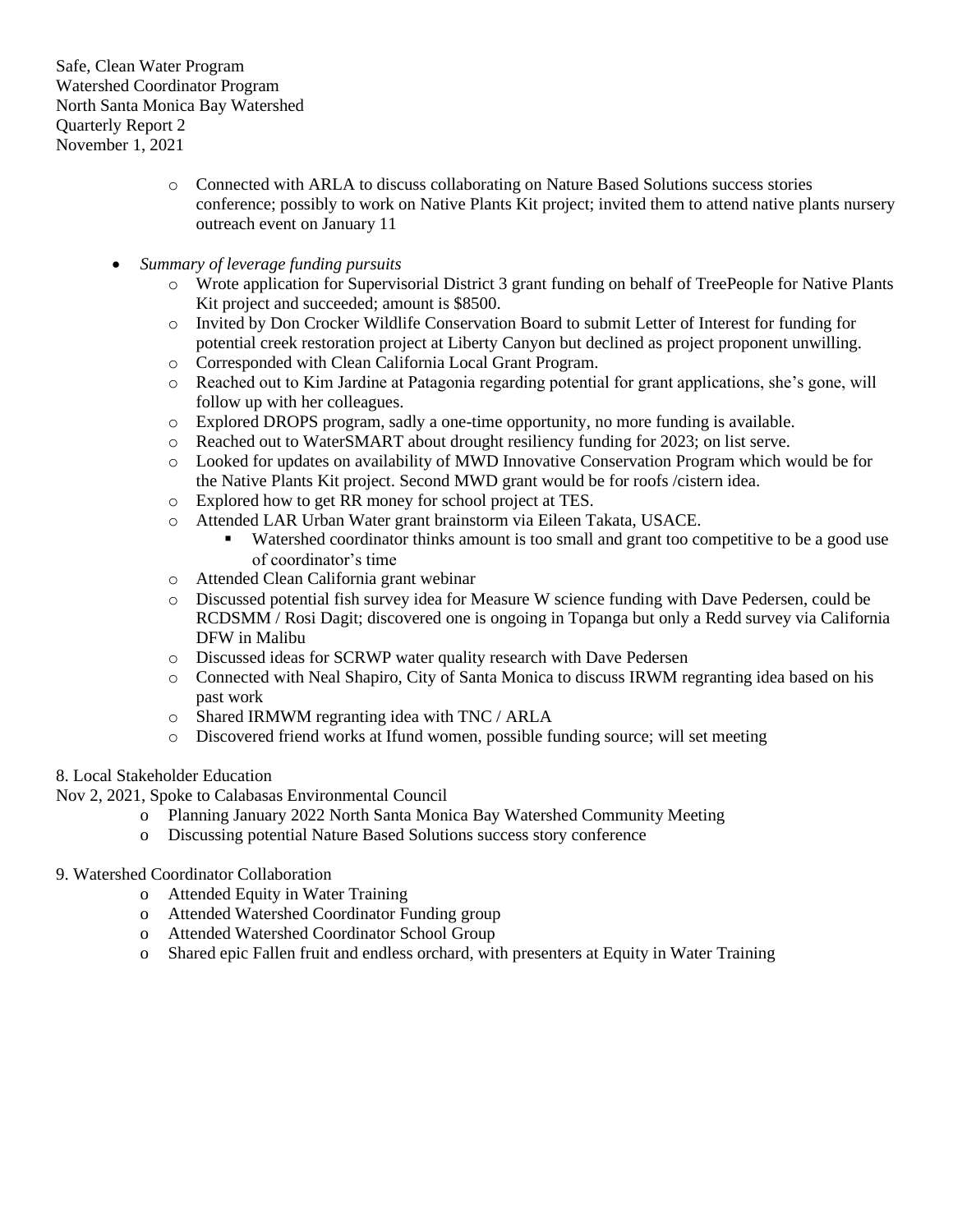# **B. Engagement Meetings Held or Attended**

Use the table below for high-level summary of all engagement events held or attended. Flag for events held and attach attendance records and materials provided. Add an attachment number here and on the attachment to correlate. Add rows when needed.

|                | <b>Meeting or Event</b>                | <b>Date</b> | <b>Summary of</b><br><b>Meeting or</b> | <b>Stakeholders</b><br><b>Engaged</b> | <b>Held or</b><br><b>Attended?</b> | <b>Attachments</b><br># |
|----------------|----------------------------------------|-------------|----------------------------------------|---------------------------------------|------------------------------------|-------------------------|
|                |                                        |             | <b>Event</b>                           |                                       |                                    |                         |
| Ex.            | <b>GLAC IRWM Leadership</b>            | 7/4/21      | Quarterly                              | <b>GLAC</b>                           | <b>Attended</b>                    |                         |
|                | Meeting                                |             | business                               | Leadership                            |                                    |                         |
|                |                                        |             | meeting                                |                                       |                                    |                         |
| $\mathbf{1}$   | Native Plants Nursery,                 | 10/1/2021   | Introducing                            | LVMWD,                                | Held                               |                         |
|                | <b>Santa Monica Mountains</b>          |             | Dave Roberts to                        | <b>SMF</b>                            |                                    |                         |
|                | Fund                                   |             | Antonio                                |                                       |                                    |                         |
|                |                                        |             | Sanchez                                |                                       |                                    |                         |
| $\overline{2}$ | Christos Chrysiliou,                   | 10/4/2021   | Discussed                              | Christos                              | Held                               |                         |
|                | LAUSD re Topanga                       |             | potential cistern<br>/ stormwater      | Chrysiliou,<br><b>LAUSD</b>           |                                    |                         |
|                | <b>Elementary School</b><br>cisterns   |             | project                                |                                       |                                    |                         |
| $\mathfrak{Z}$ | Native Plants Program                  | 10/5/2021   | Seeking funds /                        | LVMWD,                                | Attended                           |                         |
|                | Planning                               |             | implementation                         | TreePeople                            |                                    |                         |
| $\overline{4}$ | Kristen Murphy, query re               | 10/6/2021   | Seeking funds /                        | Formerly                              | Held                               |                         |
|                | <b>NRCS</b> Funding                    |             | implementation                         | <b>CARCD</b>                          |                                    |                         |
| 5              |                                        | 10/7/2021   | <b>SCWP</b>                            | <b>SCWP</b>                           | Attended                           |                         |
|                | ROC meeting SCWP                       |             |                                        |                                       |                                    |                         |
| 6              | Amos White, 100K Trees                 | 10/11/2021  | Partnerships                           | 100K Trees for                        | Attended                           |                         |
| $\tau$         | for Humanity<br>Amy Weisberg, cisterns | 10/11/2021  | Seeking                                | Humanity<br><b>TES</b>                | Held                               |                         |
|                | for Topanga Elementary                 |             | community                              |                                       |                                    |                         |
|                |                                        |             | input                                  |                                       |                                    |                         |
| $\,8\,$        | <b>IRWM</b>                            | 10/13/2021  | Funding                                | <b>GLAC IRWM</b>                      | Attended                           |                         |
| 9              |                                        | 10/14/2021  | Event planning                         | Watershed                             | Attended                           |                         |
|                | <b>SCWP   WC Schools</b>               |             |                                        | coordinators                          |                                    |                         |
|                | Committee                              |             |                                        |                                       |                                    |                         |
| 10             |                                        | 10/15/2021  | <b>WASC</b>                            | <b>NSMB WASC</b>                      | Attended                           | B-1, NSMB               |
|                | North Santa Monica Bay                 |             |                                        |                                       |                                    | <b>WASC</b>             |
|                | <b>WASC</b>                            |             |                                        |                                       |                                    | October 2021            |
| 11             | Dave Roberts + Terri Alex              | 10/15/2021  | <b>Native Plants</b>                   | LVMWD,                                | Held                               |                         |
|                | re Native Plants Kit                   |             | Kit partnership                        | Waterworks                            |                                    |                         |
|                |                                        |             |                                        | District #29                          |                                    |                         |
| 12             | $SMMF + LVMWD$                         | 10/15/2021  | Looking to                             | LVMWD,                                | Held                               |                         |
|                |                                        |             | source native<br>plants from           | <b>SMMF</b>                           |                                    |                         |
|                |                                        |             | <b>SMMF</b>                            |                                       |                                    |                         |
| 13             | Call Dr. Alisa Land, TES               | 10/15/2021  | Cisterns at TES                        | Parent at TES                         | Held                               |                         |
| 14             | Chumash Indian Museum                  | 10/16/2021  | Partnerships                           | Invited as                            | Attended                           |                         |
|                |                                        |             |                                        | speaker                               |                                    |                         |
| 15             | In person with Amy                     | 10/16/2021  | Cisterns at TES                        | TES leadership                        | Held                               |                         |
|                | Weisberg, TES                          |             |                                        |                                       |                                    |                         |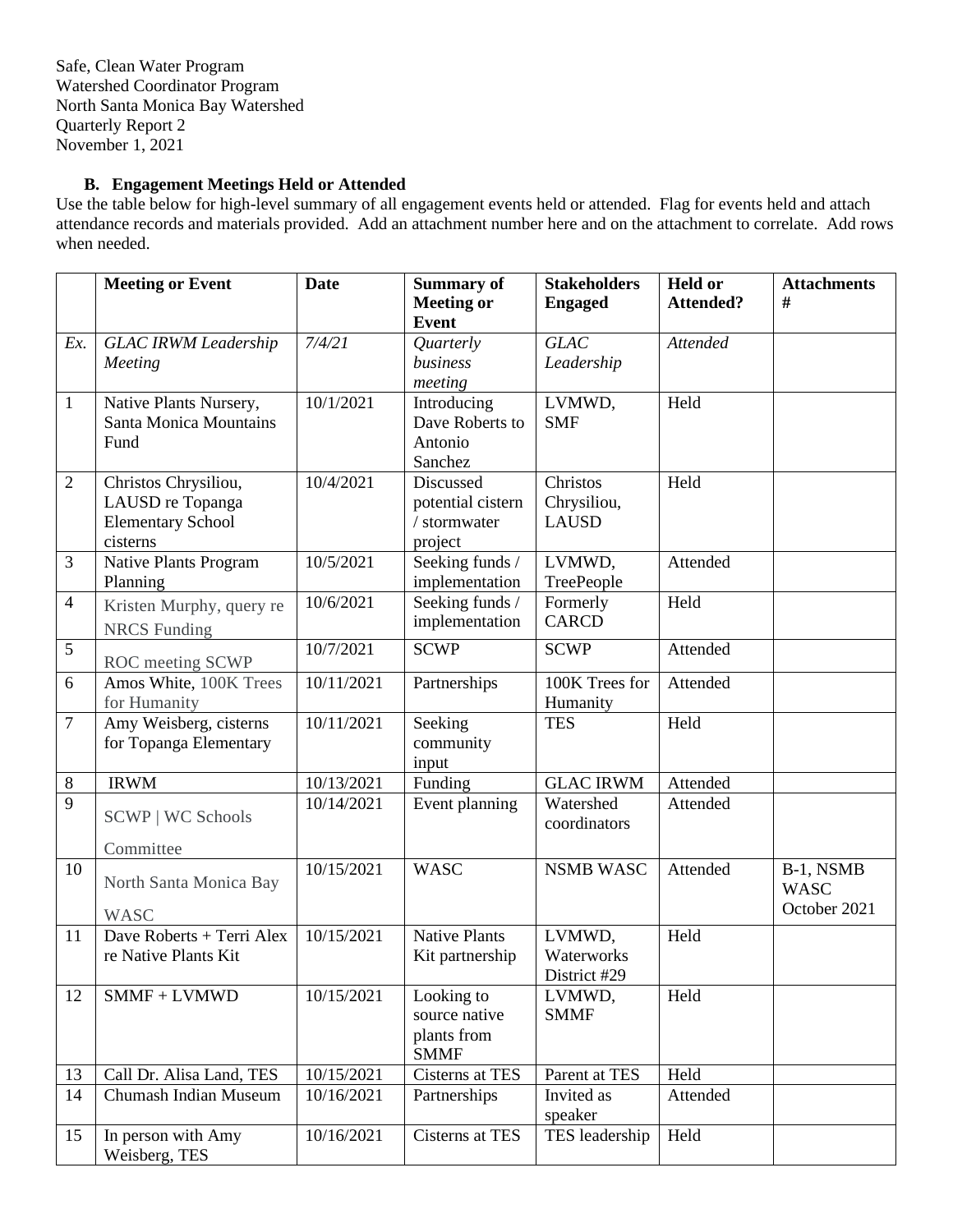| 16              | Pumpkin Festival                                                 | 10/17/2021 | Public Outreach                                                         | Calabasas<br>Enviro council,<br>youth council,<br>public | Attended | B-2, Photo of<br>Banner                                      |
|-----------------|------------------------------------------------------------------|------------|-------------------------------------------------------------------------|----------------------------------------------------------|----------|--------------------------------------------------------------|
| 17              | <b>LVMWD COG</b>                                                 | 10/19/2021 | Partnerships                                                            |                                                          | Attended |                                                              |
| $\overline{18}$ | Topanga Environmental<br><b>Sustainability Committee</b>         | 10/19/2021 | Partnerships                                                            | Spoke at<br>request of<br>leadership                     | Attended |                                                              |
| 19              | LA River Urban Waters                                            | 10/21/2021 | Partnerships                                                            |                                                          | Attended |                                                              |
|                 | Federal Partnership                                              |            |                                                                         |                                                          |          |                                                              |
|                 | Meeting                                                          |            |                                                                         |                                                          |          |                                                              |
| 20              | <b>SCWP</b>   WC Funding                                         | 10/26/2021 | Funding /<br>Partnerships                                               |                                                          | Attended |                                                              |
|                 | Subcommittee                                                     |            |                                                                         |                                                          |          |                                                              |
| 21              | Terri, Melina, and Daniel                                        | 10/27/2021 | Partnerships                                                            |                                                          | Held     |                                                              |
|                 | Talk Topanga                                                     |            |                                                                         |                                                          |          |                                                              |
| 22              | California Watershed                                             | 10/28/2021 | Partnerships                                                            |                                                          | Attended |                                                              |
|                 | Network Call                                                     |            |                                                                         |                                                          |          |                                                              |
| 23              | Meeting Janet Turner,<br>office of Congressman                   | 10/27/2021 | Changing<br><b>NRCS</b> funding<br>standards to<br>serve L.A.           |                                                          | Held     |                                                              |
|                 | Ted Lieu                                                         |            | needs                                                                   |                                                          |          |                                                              |
| 24              | <b>Presentation at Calabasas</b><br><b>Environmental Council</b> | 11/2/2021  | Invited to give<br>talk                                                 |                                                          | Attended | $B-3$ ,<br>Presentation to<br><b>CEC</b><br>November<br>2021 |
| 25              | Liberty Canyon Agency<br>Conversation                            | 11/3/2021  |                                                                         |                                                          | Attended | B-4, Photo of<br>Liberty<br>Canyon Tour                      |
| 26              |                                                                  | 11/9/2021  |                                                                         |                                                          | Held     |                                                              |
|                 | Conversation with                                                |            |                                                                         |                                                          |          |                                                              |
|                 | Tiffany Chang about                                              |            |                                                                         |                                                          |          |                                                              |
|                 | Liberty Canyon                                                   |            |                                                                         |                                                          |          |                                                              |
| 27              | Introductions / Tour<br>Topanga                                  | 11/8/2021  | Terri Alex,<br>Kevin<br>Kassebaum,<br>Amy Weisberg,<br>Bill Buerge etc. |                                                          | Held     | B-5, Photo of<br>Terri Alex in<br>Topanga                    |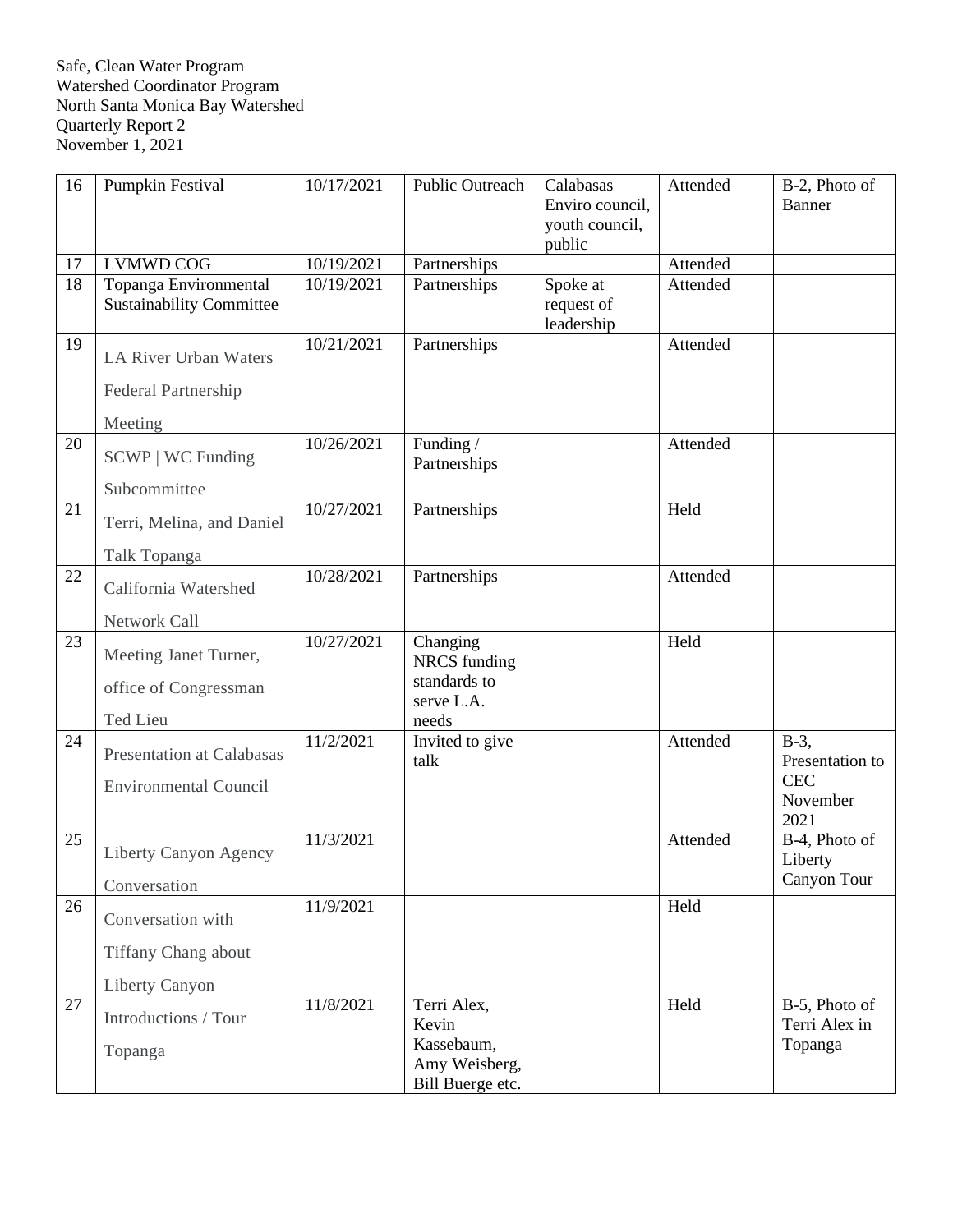| 28 | Conversation with CDFA                          | 11/10/2021  |                           |                                  | Held     |                            |
|----|-------------------------------------------------|-------------|---------------------------|----------------------------------|----------|----------------------------|
|    | about TES programming                           |             |                           |                                  |          |                            |
|    |                                                 |             |                           |                                  |          |                            |
| 29 | needs                                           | 11/15/2021  | Spoke                     | Outreach                         | Attended |                            |
|    | Calabasas Mayor's Youth                         |             |                           |                                  |          |                            |
|    | Council                                         |             |                           |                                  |          |                            |
|    |                                                 |             |                           |                                  |          |                            |
| 30 | <b>EQUITY IN WATER</b>                          | 11/16/2021  | Watershed<br>Coordinators |                                  | Attended |                            |
|    | TRAINING - By Urban                             |             |                           |                                  |          |                            |
|    | <b>Waters Learning</b>                          |             |                           |                                  |          |                            |
|    | Academy (& LA River                             |             |                           |                                  |          |                            |
|    | Partnership)                                    |             |                           |                                  |          |                            |
| 31 | <b>Weekly Nursery Planning</b>                  | 11/16/2021  | Partnerships              |                                  | Attended |                            |
| 32 | <b>LAR Urban Waters</b>                         | 11/17/2021  | Partnerships              |                                  | Attended |                            |
|    | Grants Brainstorm with                          |             |                           |                                  |          |                            |
|    | <b>Watershed Coordinators</b>                   |             |                           |                                  |          |                            |
| 33 | School groups WC                                | 11/18/2021  | Partnerships              |                                  | Attended |                            |
| 34 | Meeting John Moynier                            | 11/18/2021  | Partnerships              |                                  | Attended |                            |
| 35 | UW "Open Space" -                               | 11/19/2021  | Partnerships              |                                  | Attended |                            |
|    | Equity In Water: Post-                          |             |                           |                                  |          |                            |
|    | <b>Training Reflections</b>                     |             |                           |                                  |          |                            |
| 36 | Melina Watts x                                  | 11/20/2021  | Funding /<br>partnership  | Team created<br>by Andy          | Held     |                            |
|    | Dashboard Earth                                 |             | opportunities             | Lipkis                           |          |                            |
|    | Discussion                                      |             |                           |                                  |          |                            |
| 37 | <b>Potential Porewater</b><br>project video for | 11/23/2021  | Outreach                  | Inviting<br>Calabasas            | Held     | B-6. Link to<br>Pure Water |
|    | <b>NSMBWC</b>                                   |             |                           | youth council                    |          | Project Video              |
|    |                                                 |             |                           | to connect with<br>Dave Pedersen |          |                            |
| 38 | Possible Worlds/                                | 11/?3002021 | Partnerships              |                                  | Attended |                            |
|    | Optopia: Kim Stanley<br>Robinson at UCLA        |             |                           |                                  |          |                            |
| 39 | <b>GLAC IRWM leadership</b>                     | 12/1/2021   |                           |                                  |          |                            |
|    |                                                 |             |                           |                                  |          |                            |
|    | meeting                                         |             |                           |                                  |          |                            |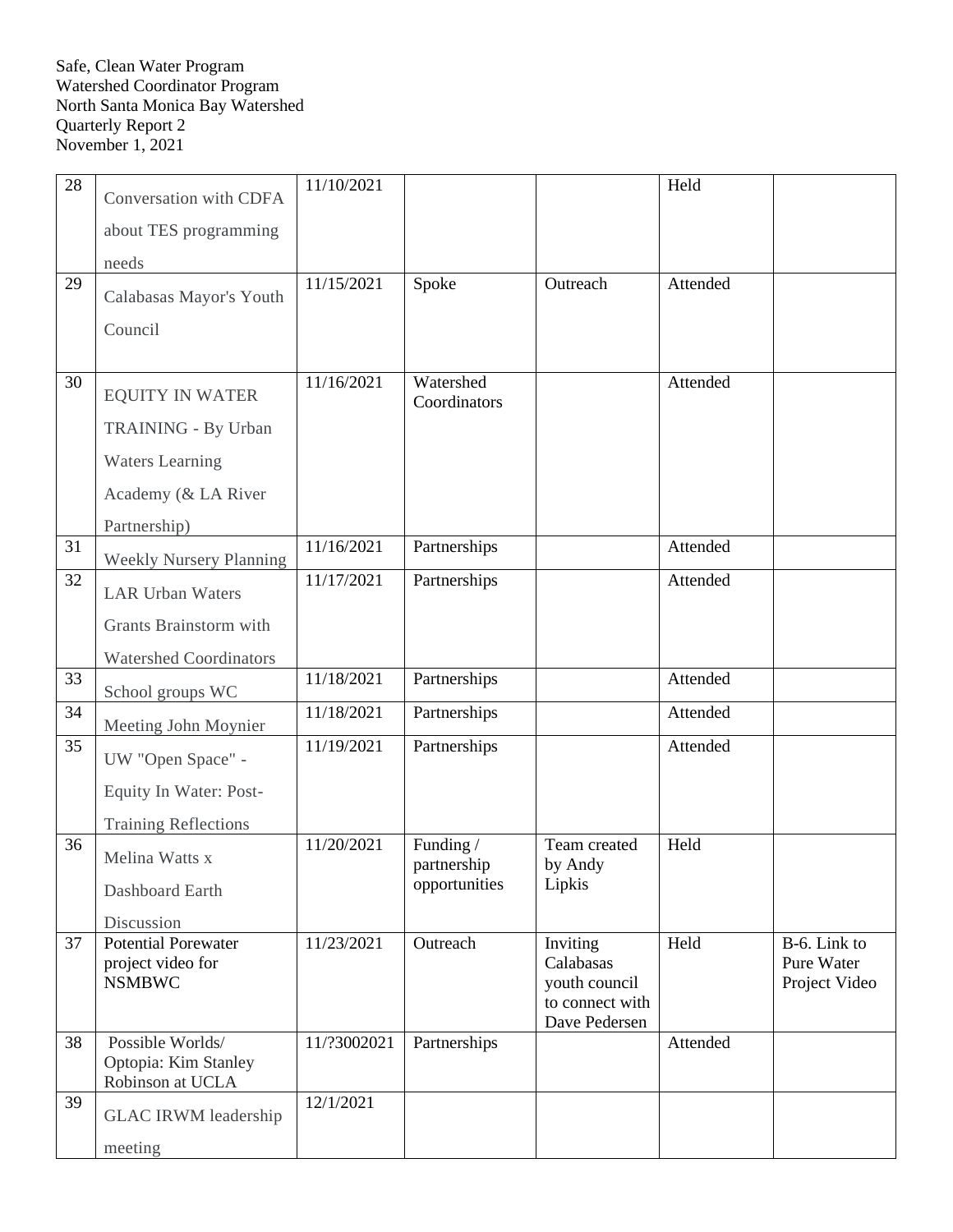| 40 | Water Equity and Anti-<br>racism Trainings for the         | 12/2/2021  |  |              |  |
|----|------------------------------------------------------------|------------|--|--------------|--|
|    | LA Basin                                                   |            |  |              |  |
| 41 | Native Plants Kit                                          | 12/07/2021 |  |              |  |
| 42 | <b>WASC: North Santa</b><br>Monica Bay                     | 12/09/2021 |  |              |  |
| 43 | <b>SCWP Schools Working</b><br>Group   December<br>Meeting | 12/16/2021 |  |              |  |
| 44 | Viewpoint Alumni Event                                     | 2/16/2021  |  | Partnerships |  |

# **C. Potential Cost-Share Partners Contacted**

Provide a list of potential cost-share partners contacted for projects within and adjacent to the Watershed Area. Attach relevant materials. Add an attachment number here and on the attachment to correlate. Add rows when needed.

|    | <b>Potential</b>    | <b>Date First</b> | Project name / type              | Nature of potential           | <b>Attachments #</b> |
|----|---------------------|-------------------|----------------------------------|-------------------------------|----------------------|
|    | <b>Partner Name</b> | <b>Contacted</b>  |                                  | partnership                   |                      |
| Ex | County of           | 7/4/21            | Malibu Creek Watershed           | MOU for project that crosses  | $C-1$                |
|    | Ventura             |                   | <b>Awesomeness Project</b>       | county boundary               |                      |
|    | ARLA                | 11/3/2021         | Native Plants Kit                | Las Virgenes Municipal Water  |                      |
|    |                     |                   |                                  | District, TreePeople,         |                      |
|    |                     |                   |                                  | TreeTrust, ARLA               |                      |
|    | <b>WCB</b>          | 5/17/2021         | <b>Creek Restoration project</b> | Invited to apply but did not. |                      |
| 3  | <b>MWD</b>          | 9/14/2021         | Corresponded with MWD            | Awaiting RFPs that might fit  |                      |
|    |                     |                   | staff about upcoming grant       | cisterns or native plants kit |                      |
|    |                     |                   | opportunities                    | project.                      |                      |

## **D. Leveraged / Outside Funding Pursued**

Share all outside funding opportunities pursued and the status or outcome of the pursuit. Attach relevant materials. Add an attachment number here and on the attachment to correlate. Add rows when needed.

|    | <b>Potential Outside</b>     | <b>Status or Outcome of the Pursuit</b>                           | Attachments # |
|----|------------------------------|-------------------------------------------------------------------|---------------|
|    | <b>Funding Source</b>        |                                                                   |               |
| Ex | <b>USEPA EJ Small Grants</b> | Grant co-written with Pacoima Beautiful, submitted June 30, 2021, | $D-1$         |
|    |                              | expect to hear by August 12, 2021.                                |               |
|    | <b>CALTRANS</b>              | Sent email proposal to Hammer Sui at his reest                    | $D-1$         |
|    | Office of Supervisor         | Applied for and won Applied for Supervisorial District 3 grant    |               |
|    | Sheila Kuehl                 | funding on behalf of TreePeople for Native Plants Kit project and |               |
|    |                              | succeeded; amount is \$8500.                                      |               |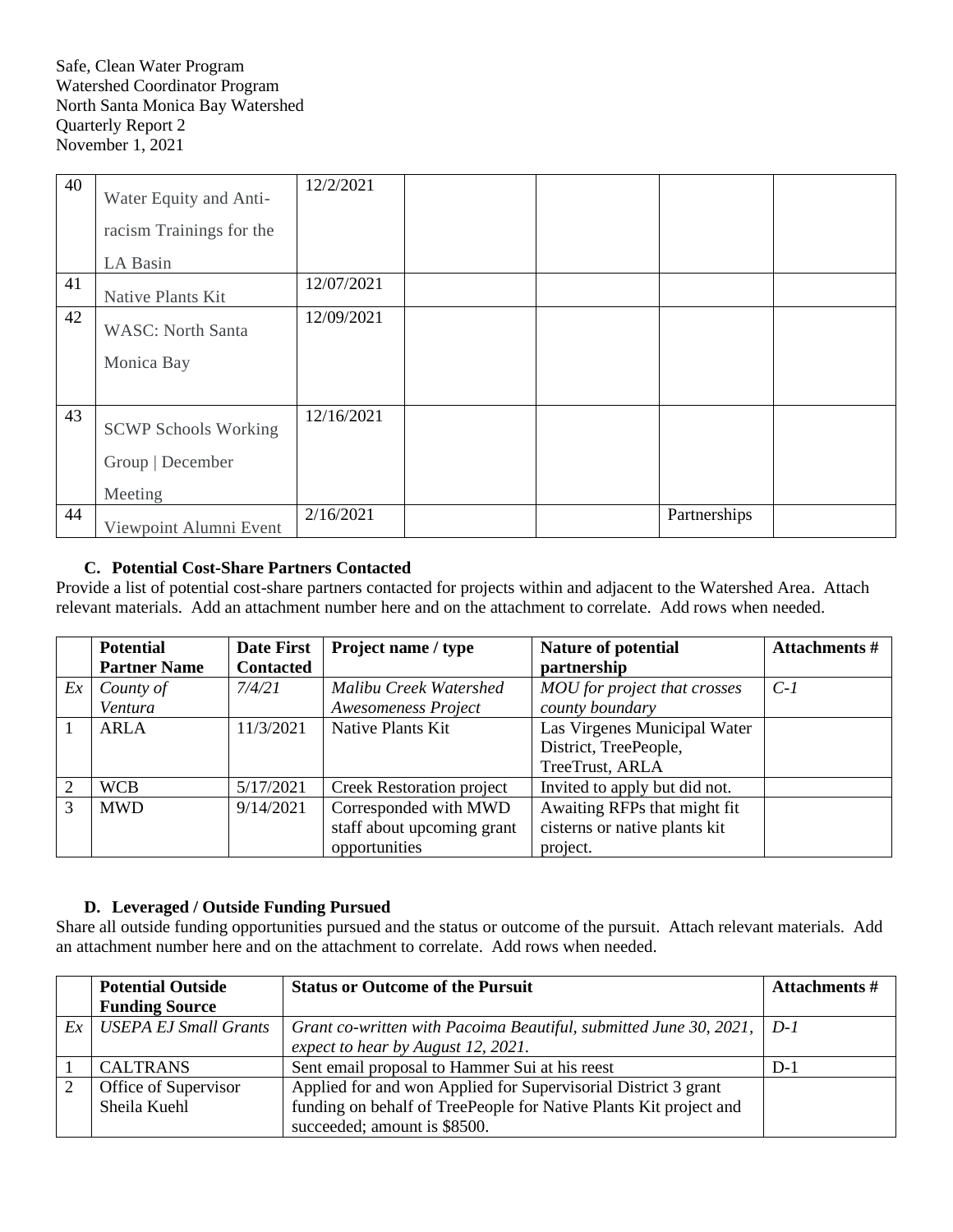# **E. Detailed Progress Report**

Provide an update on the amount of effort expended for each Task this quarter and note percentage complete:

| <b>Task</b><br># | <b>Task</b>                                                                       | <b>Total Task Level</b><br>of Effort (from<br>workplan) | LOE this quarter | <b>Accumulated LOE</b><br>to-date (from<br>monthly reports) |
|------------------|-----------------------------------------------------------------------------------|---------------------------------------------------------|------------------|-------------------------------------------------------------|
| Ex.              |                                                                                   |                                                         |                  |                                                             |
| $\mathbf{1}$     | <b>Facilitate Community Engagement</b>                                            | 15%                                                     | 15%              | 28%                                                         |
| $\overline{2}$   | <b>Identify and Develop Project</b><br>Concepts                                   | 15%                                                     | 15%              | 12%                                                         |
| 3                | Work with Technical Assistance<br>Teams                                           | 5%                                                      | 0%               | 1%                                                          |
| $\overline{4}$   | Facilitate Identification and<br><b>Representation of Community</b><br>Priorities | 10%                                                     | 10%              | 15%                                                         |
| 5                | Integrate Priorities through<br>Partnerships and Extensive<br><b>Networks</b>     | 10%                                                     | 10%              | 12%                                                         |
| 6                | <b>Cost-share Partners</b>                                                        | 10%                                                     | 10%              | 8%                                                          |
| $\overline{7}$   | Leverage Funding                                                                  | 15%                                                     | 15%              | 7%                                                          |
| 8                | <b>Local Stakeholder Education</b>                                                | 10%                                                     | 15%              | 8%                                                          |
| 9                | <b>Watershed Coordinator</b><br>Collaboration                                     | 10%                                                     | 10%              | 8%                                                          |
|                  | <b>Overall</b>                                                                    | 100%                                                    | 100%             | 100%                                                        |

## **F. Engagement efforts benefitting Disadvantaged Communities**

Summarize activities undertaken which have benefitted members of disadvantaged communities. Distinguish between targeted efforts and ones that could benefit all communities.

Amos White, founder of 100K Trees for Humanity located in Alameda reached out to invite Coordinator to invite her to join his Board of Directors. Though declined due to time constraints, was able to offer advice and funding input to support his work – and to learn a great deal about his work to build a TreePeople equivalent centering on BIPOC community in Alameda. As a novelist, Watts was invited to speak at the annual Chumash Indian Museum Native American Family day – and learned a great deal about local First Nations peoples.

#### **G. Scheduling concerns or issues**

Discuss any scheduling concerns and issues encountered that may delay completion of the program or project. Describe any anticipated schedule or budget modifications.

Coordinator prioritized public meetings, public talks, grant /funding submissions and planning for public events in order to stay on schedule for these elements.

#### **H. Expected activities next quarter**

Summarize expected activities in the next quarter, include dates if know for outreach or education events being held.

## **Upcoming Events:**

North Santa Monica Bay Watershed Community meeting set for January 26, 2022. School Stormwater Symposium meeting set for May 24, 2022.